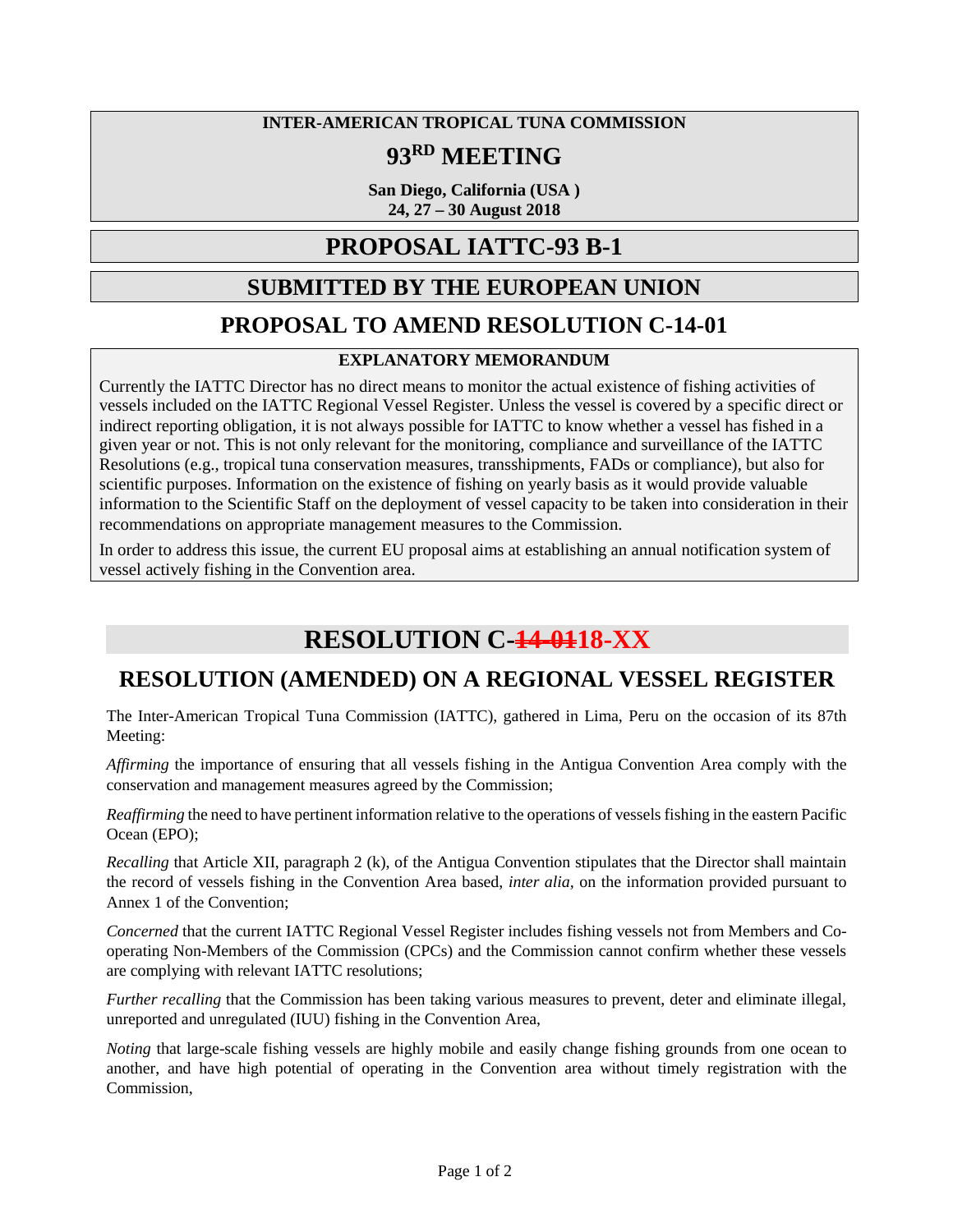*Recalling* that the FAO Council adopted on June 23, 2001, an International Plan of Action (IPOA) aiming to prevent, to deter and to eliminate illegal, unreported and unregulated fishing, that this plan stipulates that the regional fisheries management organization should take action to strengthen and develop innovative ways, in conformity with international law, to prevent, deter and eliminate IUU fishing and in particular to establish records of vessels authorized and records of vessels engaged in IUU fishing,

*Further noting* that the International Maritime Organization's (IMO) Maritime Safety Committee, at its 92nd meeting, approved amendments to the IMO Ship Identification Number Scheme that remove the exclusion of vessels solely engaged in fishing and allow the its voluntary application to fishing vessels, which was adopted by IMO Assembly at its 28th meeting in November 2013 as Assembly Resolution A.1078(28),

*Recognizing* the utility and practicality of using IMO numbers as a unique vessel identifier (UVI) for fishing vessels, and

*Aware* of the need to amend consequently its Resolution C-11-06 on a Regional Vessel Register:

Agrees that:

- 1. The Director shall establish and maintain a record of vessels that have been authorized to fish in the Antigua Convention Area for species covered by the Convention, on the basis of the information detailed in paragraph 2. The record shall contain only vessels that fly the flags of CPCs.
- 2. Each CPC shall supply to the Director the following information with respect to each vessel under its jurisdiction to be included in the record established pursuant to paragraph 1:
	- a. name of vessel, registration number, previous names (if known), and port of registry;
	- b. a photograph of the vessel showing its registration number;
	- c. previous flag (if known and if any);
	- d. International Radio Call Sign (if any);
	- e. name and address of owner or owners;
	- f. where and when built;
	- g. length, beam, and moulded depth;
	- h. freezer type and freezer capacity, in cubic meters;
	- i. number and capacity of fish holds, in cubic meters and, in the case of purse-seine vessels, capacity breakdown by fish hold if possible;
	- j. name and address of operator(s) and/or manager(s)(if any);
	- k. type of vessel;
	- l. type of fishing method or methods;
	- m. gross tonnage;
	- n. power of main engine or engines;
	- o. the nature of the authorization to fish granted by the flag CPC (such as main target species); and
	- p. International Maritime Organization (IMO) or Lloyd's Register (LR) number, if issued.<sup>1</sup>
- 3. Each CPC shall promptly notify the Director of any modifications to the information listed in paragraph 2.

<span id="page-1-1"></span><span id="page-1-0"></span><sup>&</sup>lt;sup>1</sup> Effective 1 January 2016, flag CPC's shall ensure that all their fishing vessels authorized to fish in the Convention Area that are at least 100 gross tons (GT) or 100 gross registered tons (GRT) in size have an IMO or LR number issued. In assessing compliance with this requirement, the Commission shall take into account extraordinary circumstances in which a vessel owner is not able to obtain an IMO or LR number despite following the appropriate procedures. Flag CPCs shall report any such extraordinary situations in their annual reports.